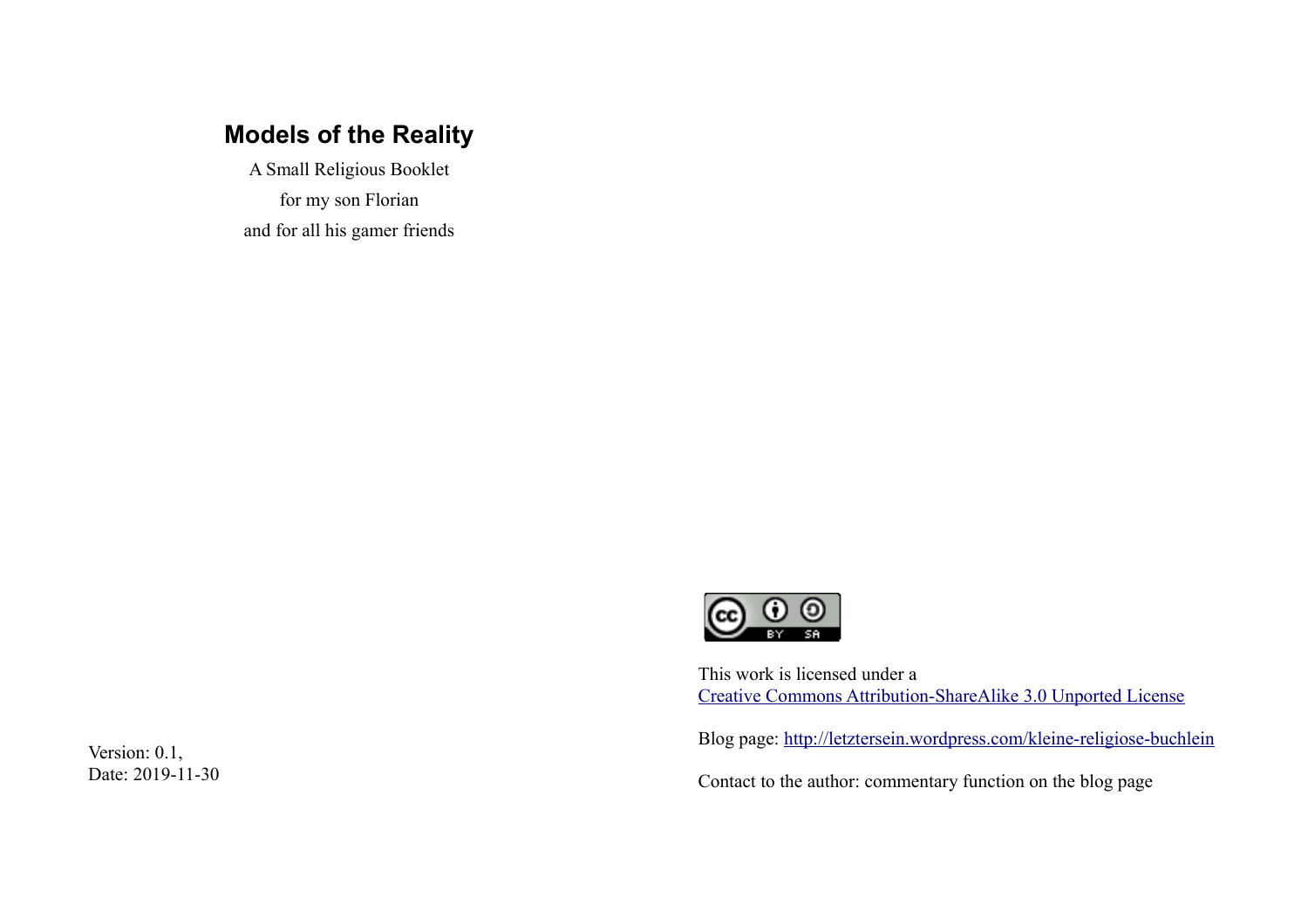## **Longing for the Truth**

Dear Reader – Dear Friend!

I have been writing "Small Religious Booklets" since 2014 now – all of them in my mother tongue, which is German.

Now I am facing another challenge and start a new booklet in English language.

Well, it will not be t h a t new. I will again write about my life's main challenge, which is T H E T R U T H.

You must know, I am a programmer.

Probably I am not the best of all and I am not the worst of all, just what makes the difference I like to stand still sometimes, looking backward, looking forward, thinking, w h a t have I done, w h y have I done this and what will be my g o a l s for the future.

Is that religious?

Is it already religion, if you are on a que s t f o r t r u t h?

Is it OK to say: "No, I am not interested in religion", meanwhile longing sufferingly for the truth?

Well.

First of all, we have to admit, we do not k n o w the truth. None of us mortal knows the truth (OK, Jesus Christ might be the exception).

And none of us mortal has got contact with the reality (same exception as above).

We are embedded into our bodies, whose senses and skills connect us to the "outer world".

First we need to trust our own bodies, who provide senses and skills to explore the universe.

Self confidence is the first and ever needed asset that is a conditiosine-qua-non.

If we do not trust in our own perception of the world, then we loose our identity and cannot proceed in life.

We then need help (fortunately we get help in many cases, by our parents, by our siblings, friends, relatives, therapists, and so on, however not all of the help is for free).

### The **main skill of my brain is to provide me a world view**, or, as-Icall-it a **"Model of the Universe" (MotU)**.

That MotU helps me to understand the universe:

- the MotU adds meaning to the perceived phenomena
- the MotU helps to predict future phenomena
- the MotU helps to find appropriate measures, if I'd like to influence (parts of) the universe

At the beginning of my life, the MotU was quite simple, e.g.:

• hungry  $\rightarrow$  cry  $\rightarrow$  getting satisfied (many people stick to this paradigm until high age)

Most of the intelligence was still outsourced to mom.

It was up to mom to challenge me.

If she wants me to proceed in life, she will leave more and more problems to be solved on my own.

This way I will grow my MotU over the years.

I will make some experiences, hence create/assert some statements about the universal truth (which I believe to exist as a property of the universe) and – if I am an open minded person and let the universal truth judge over my statements – then I will test (or let test) the statements of my MotU against the "real" reality, hence learning to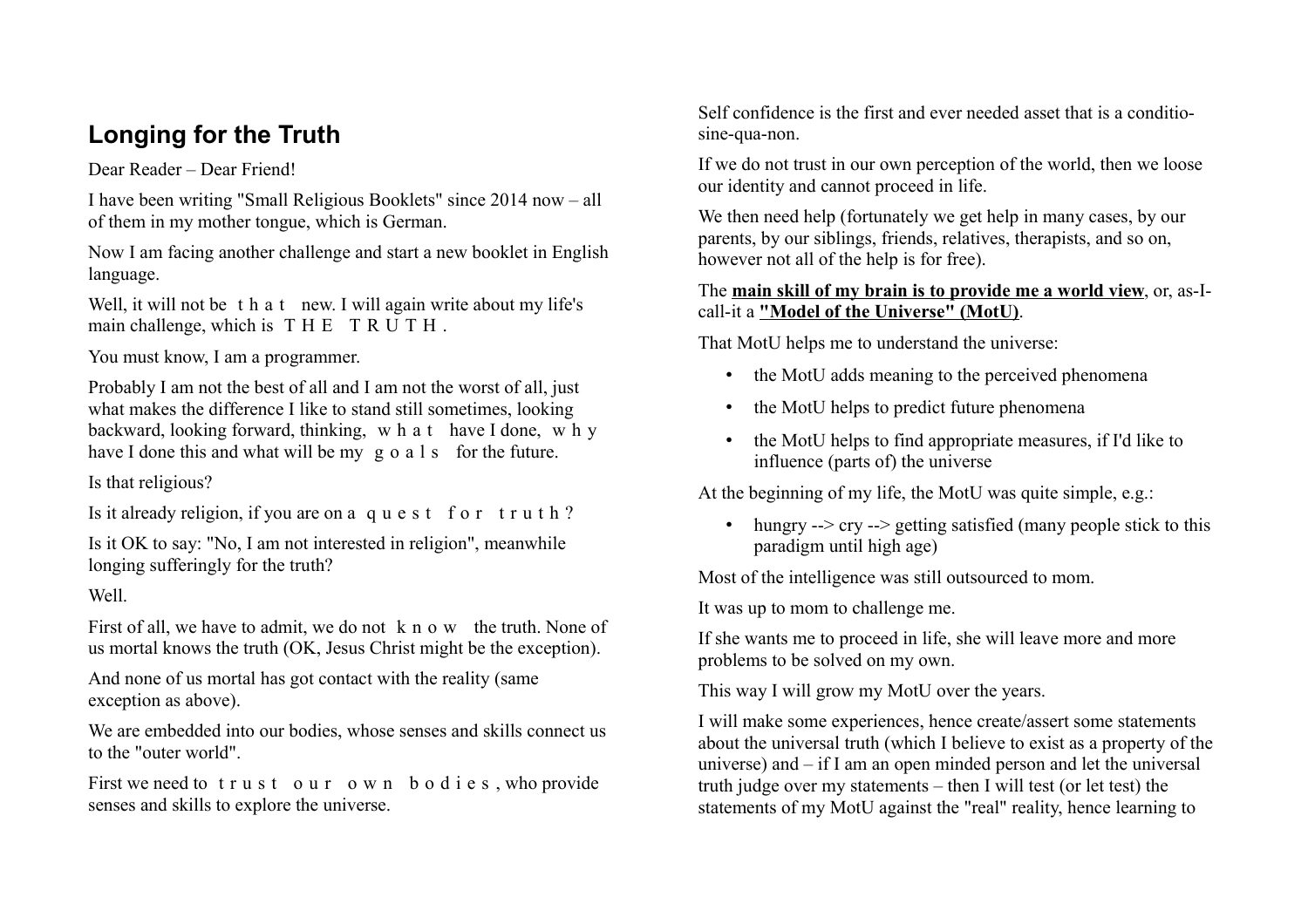render the "real" reality (somewhere out there) by my "virtual" reality (within my MotU) in an acceptable way.

In the best case, me and you – we – and the whole mankind will improve our **personal MotUs** and our **common MotU (which is called "science")** to a best fit with the universal truth, having a life full of harmony with ourselves, with each other and with the universe at all.

|      |                      | ME WE <i>inhabit/explore</i> Universe      |
|------|----------------------|--------------------------------------------|
|      |                      | MotU Science asserts/tests universal truth |
|      | Body Bodies interact | physical objects                           |
| Soul | Souls interact       | souls/things                               |

So, we assume a, we believe in a universal truth, in a "real" reality, which exists "somewhere out there" and which can be interacted with in the way of "physical objects", i.e. in the way of entities that are characterized by categories like matter/energy and space/time.

Each person – if he acts scientifically – and the science as a whole – assert statements about the universal truth and test and use these statements while interacting with the universe accordingly.

So we have got a first impression about how rational science works, as long as we are directly involved, and as long as we are willing to test our statements against the truth in an experimental way.

The next chapter about story telling will find another way, which is not directly scientifically involved, but which is more involved with artwork and virtual reality (VR) and with the trust in an author.

However, before we close this chapter, let's ask additional questions:

- Is science all we need? Exists something except the universe?
- Will science solve all our problems?
- Does science explain ALL phenomena?

#### Well, religious people, and I think I am one, **assert the existence of something what-I-call "Celestial Affairs"**.

Celestial Affairs would be something, which **cannot** be described by science (as long as science sticks to their experimental paradigm), they would be something existing "outside of the known universe".

In particular, a celestial experience could not be systematically repeated (which is a prerequisite for scientific experimentation).

Like a scientist, who cannot  $k$  n o w the universe, but who has to b e l i e v e in the existence of the universe and its universal truth, before he can explore it systematically, the religious people believe in what-I-call "Celestial Affairs", get into contact and create some models for this celestial reality, except the possibility of experimental evidence.

|  |                           | ME WE experience Celestial Affairs      |
|--|---------------------------|-----------------------------------------|
|  |                           | Belief Religion asserts eternal truth   |
|  |                           | Body Bodies interact celestial entities |
|  | Soul Souls interact souls |                                         |

So, in a nutshell, I am asserting the reality as being a combination of universe (which is subject to science) and celestial affairs (which are subject to religion).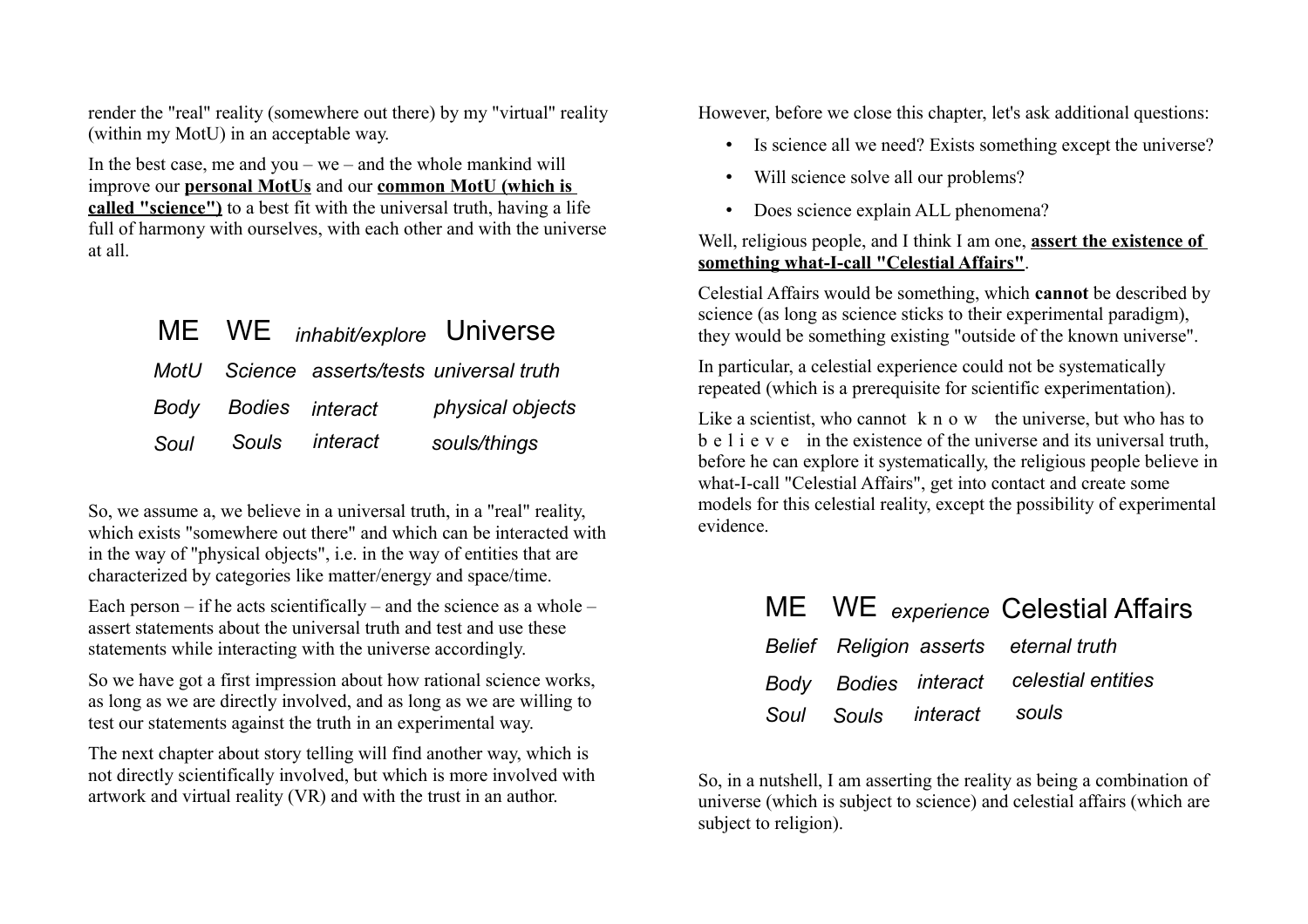I use the adjectives "universal" and "eternal" to distinguish the kinds of truth the both domains are dealing with.

I believe that both science and religion deal with real truth, where the both kinds of truth cannot contradict each other, I think they are complimentary.

Jesus Christ himself is truth-in-itself – he himself asserts this.

If I believe in Jesus Christ, then I can accept that (probably after some arguements).

What's the meaning of religion and belief?

If the celestial entities (angels, demons, the spirit, ...) are performing a bombardement, then you will need some belief – some trust in heaven – some shelter to cope with this situation. The pure MotU won't help here.

This bombardement can be manifold. The 4<sup>th</sup> religious booklet "Feed Back from the Soul" elaborates a few statements about this "echo from the universe".

# **The Art of Story Telling / Teaching**

In the first chapter, we described, how a direct experience can lead to a calibration / improvement of our MotU and/or of our belief.

Such "scientific" experiences or "celestial" experiences, which happen, when a part of the truth is revealed to us in the course of meditation of a scientific experiment or a psychological happening, can be subsumed under the term "revelation".

Now the occurrence of a revelation is  $-1$  would say  $-$  a rare thing.

It will happen more often to people, who are natively curious than to people, who are self-contained and steady.

On the other hand, our life is short. We don't have much time to pass our knowledge on to the next generation.

Therefore mankind invented (or "found") the art of story telling.

Like the Creator has left his mark in creation, we are creating artwork to tell the next generation about the truth, which we have perceived.

It's again the same persons: there is a ME, who is embedded in a WE, who inhabit a virtual reality (an artwork).

| ME WE            |                       | inhabit/explore VR / ART |              |
|------------------|-----------------------|--------------------------|--------------|
| MotU /<br>Belief | Science /<br>Religion | Influenced by story      |              |
|                  | Body Bodies           | interact                 | roles/models |

Together WE inhabit an artwork, e.g. a 3D Multiuser Scene – a game –, we collaborate, chat, play and – all-in-one – we perceive the story about some universal or eternal truth from an author.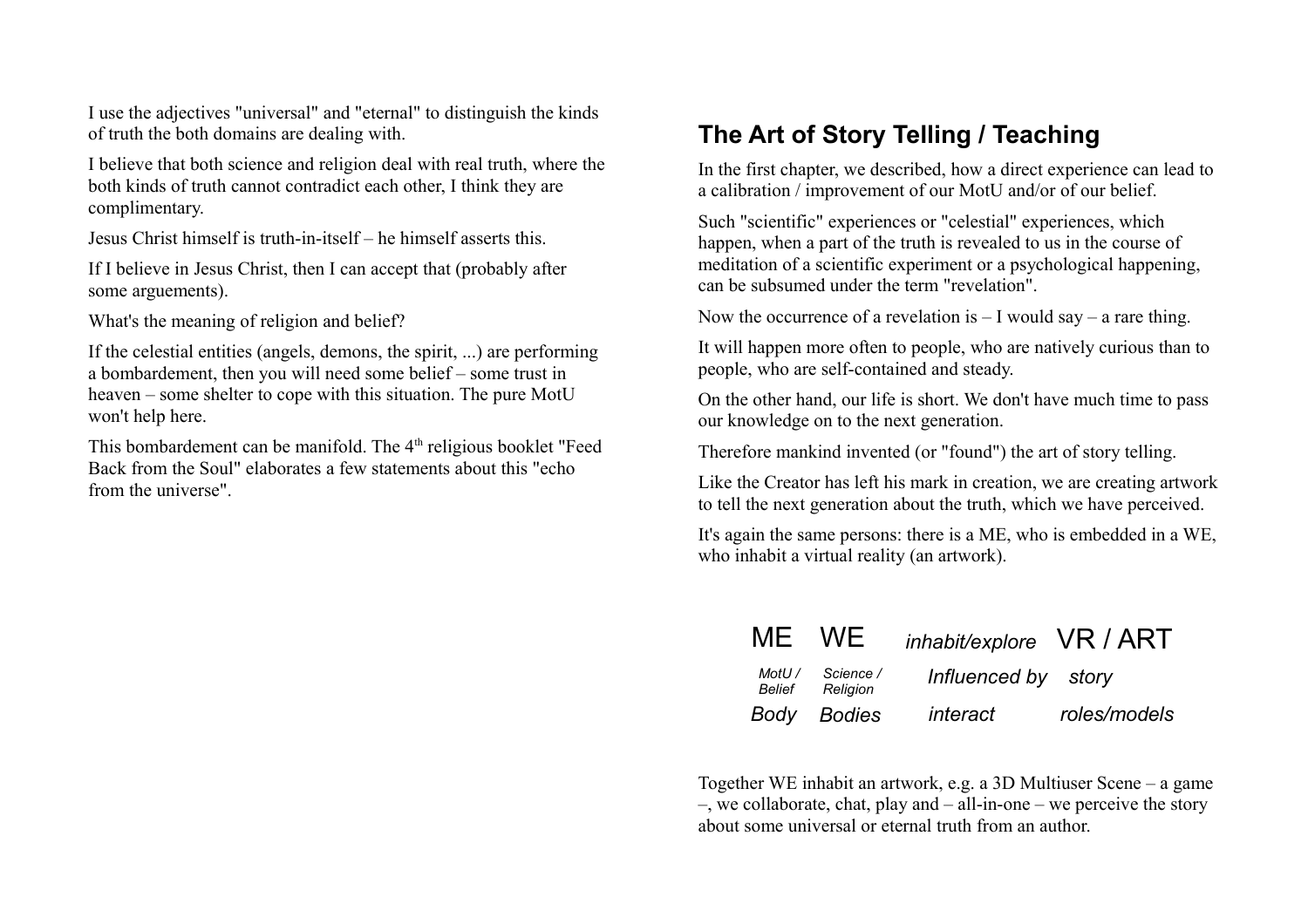So an author – if he is willing to tell us something about his/her MotU/Belief – will thoroughly create roles and models that shall help us to learn something about the universe or about celestial affairs.

This way, we can perform "learning by doing" in a playground environment, without suffering the tough reality.

Note:

Many people love to inhabit VRs and artworks and would like to avoid "real" physical and celestial experiences, that's because of the softness of VR and the toughness of reality.

Unfortunately, the reality actually exists and we MUST understand, VR is just a playground to get fit for reality, it is not actually the reality.

Furthermore we talk about "inspired" VR / ART, if the story in the VR / ART is about "Celestial Affairs" and if the story is actually true.

To give an example:

In the case of Christianity, one of the told stories is the gospel according to Mark, where the magisterium of the Catholic Church approves the "being inspired" of the story.

# **Indirect Reality**

We stated, that life is sometimes a little bit tough, when we have to deal with the reality of the universe or of celestial affairs, which are not always willing to behave according to our will, but they behave according to their universal truth or eternal truth, respectively.

So a Virtual Reality (VR) is sometimes more intriguing than the Real Reality (RR), because its truth is more simple to influence than that of the RR.

Consuming resources that I have not deserved and giving not anything back to the cycle, creeping into the VR and hiding from the world. Feeling humble and lost. Depression.

But what about actually dealing with the RR, while using some VR tools?

Wouldn't this make my life easier, still being and feeling responsible for some part of the Real Reality, but handling via VR?

Well, this is the story of tools, it's the story of media and the story of easiness. And the story of waste of resources, too.

An old story, the story about Prometheus, tells us about one of the most important tools – about FIRE.

Mankind was suffering from life and god Prometheus decided to steal the fire and bring it to the people.

But WHAT is a tool?

A tool is an entity that enables or eases the handling of other parts of the reality by a user.

As we know, it was not a completely good decision.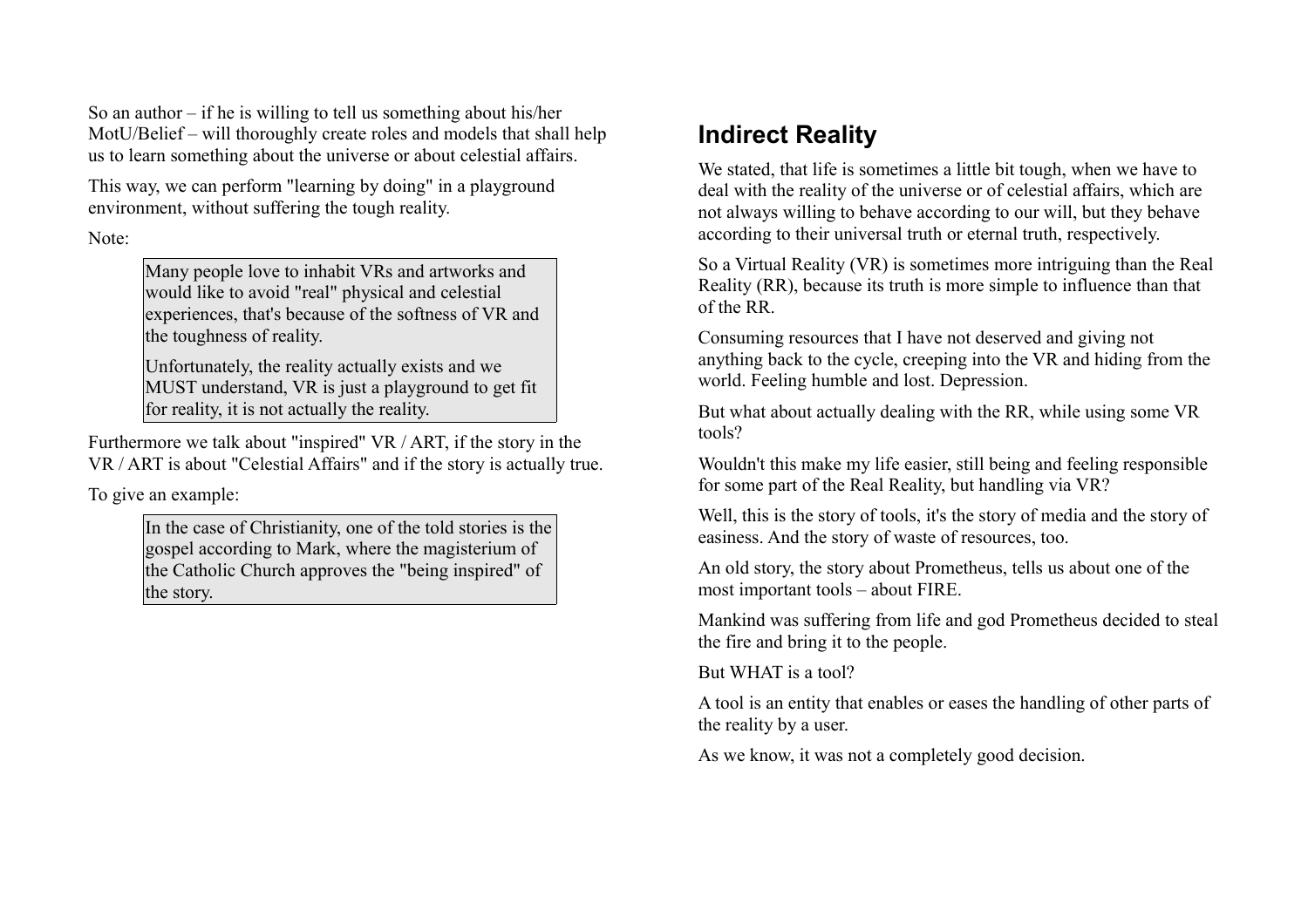So, WITH the tool, the quality of life has increased for the user, but also the distance to nature has increased. Our life is easier, but a little bit more VIRTUAL.

If once our tools will separate us from nature completely, then we will have reached a fully immersive experience in a virtual world.

Everybody, who knows the movies about "the matrix", understands, what I try to explain.



#### **What does this mean to science?**

Well, not only we must trust into our own bodies – into their senses and skills – but now another trust must be added:

• the trust into the tool.

Either we must know exactly, how the tool works,

• so that we can compensate for the effects of the tool,

or the tool must deliver an "accurate artifact" of the part of the universe that is under consideration,

• so that we can take the artifact for truth.

Furthermore, we recognize each tool is somehow "specialized". Each tool will only allow access to a subset of the universe.

This is OK, since our senses and skills allow access to a subset of the

universe, too.

The majority of the universe cannot be accessed by our senses and skills. On the other hand, we cannot use Hubble telescope to explore effects on earth.

## **What about tools in religion?**

Can we say each individual human person has the ability to recognize God, independent if he/she gets in contact with the church or not?

In principle it's the same as with science.

Everybody has the ability to recognize God and to get in touch with eternal truth, but if we do it together and if we receive the sacraments on a regular basis, then it's easier.

If we try a metaphor, then we can say something like: as god Prometheus brought the fire down to mankind, it's the same with Jesus Christ, who founded the church as a tool for us, such that we can easier get into touch with God and all the "Celestial Affairs".

Of course, the metaphor of the church as a tool is just a metaphor that shall help science people to understand the story of Jesus Christ and his Church.

| <b>MF</b> | <b>WE</b>              | <b>CHURCH</b><br>experience indirectly | <b>Celestial Affairs</b> |
|-----------|------------------------|----------------------------------------|--------------------------|
|           | <b>Belief</b> Religion | asserts<br>via church                  | eternal truth            |
|           | Body Bodies            | interact<br>via church                 | celestial entities       |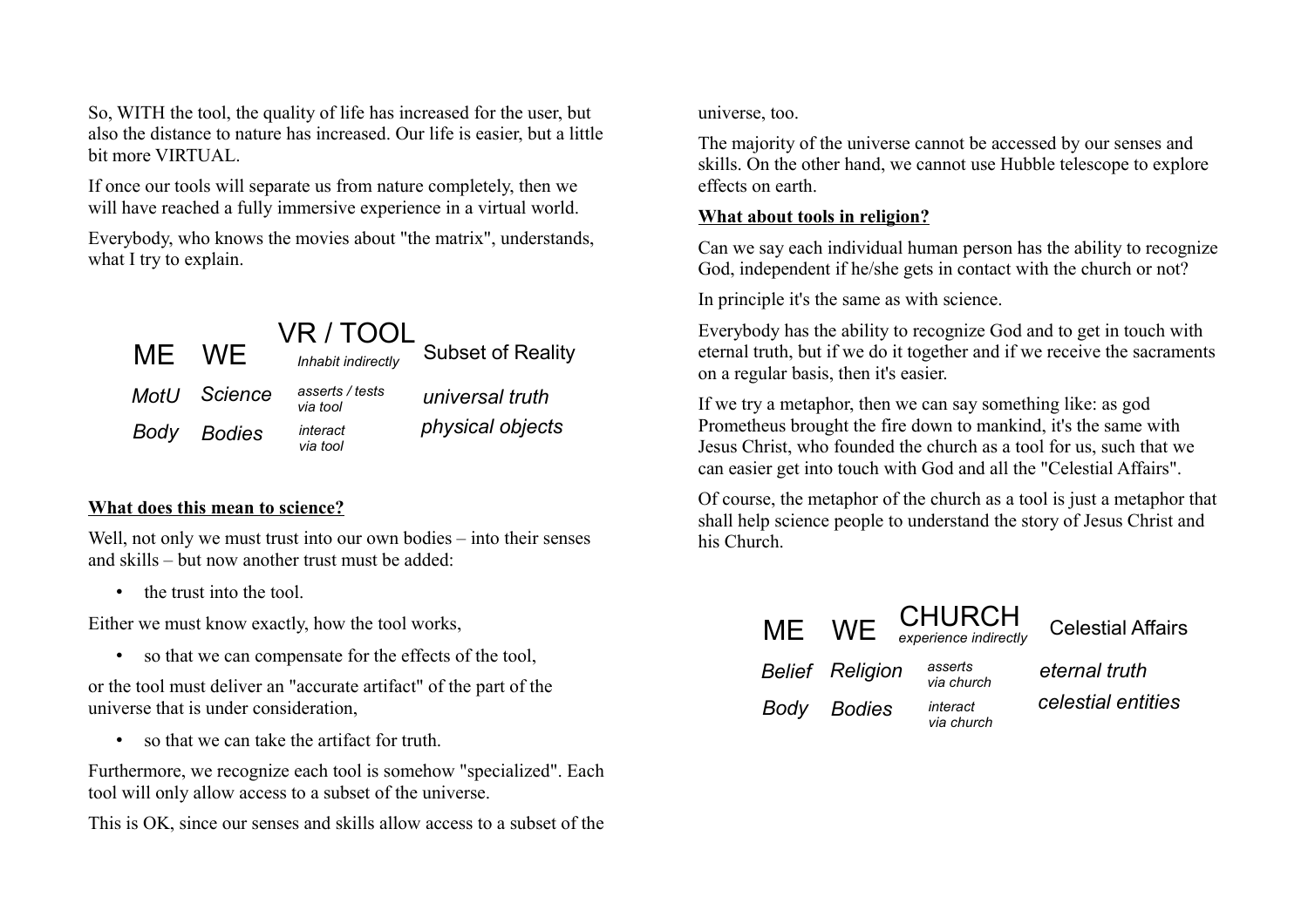## **So Many Things Have Still to be Said**

So many things are to say, if you want to describe the quest for truth, which many people of good will are on.

Science is a method – and a community – which is about to discover some of the last secrets of universe, what is an intriguing and satisfying way of life.

However, some people are a little bit pretentious guys and think their way of life being the only way longing for truth.

They think, religious people cannot be on the same quest for truth, as they are dumb, uncritical and following people.

I would say, both are on a quest for different parts of the truth, I call the parts the "Universe" and the "Celestial Affairs".

Call them as you like, just the hidden meaning is always the same :-)

# **Glossary**

#### Scientific

#### **Reality, Virtual Reality, Real Reality**

There is only one **reality**, but every person carries an own **model of the reality** in his mind.

This model helps the person to foresee the future development of reality and it helps the person to influence reality according to his will.

**Virtual reality** is a part of the reality that is implemented by means of technology and that helps one or more persons (see **user**) to inhabit a virtual scene that needs not be directly related to the reality.

Strictly spoken, an ancient form of virtual reality is already to sit around the camp fire telling stories. Also books and movies form kinds of virtual reality.

Usually we use the **narrow term virtual reality**, if some minimum technological requirements are fulfilled, e.g. the usage of stereoscopic computer graphics.

We use the term **real reality** to denote all parts of the reality that are not part of the virtual reality in question, but that are of relevance for the virtual reality.

Anything else is just reality.

#### **User**

A **user** is a person who uses a personal scene instance (see below) to inhabit a Simple Multiuser Scene (see below) in the course of a multiuser session (see below).

#### **Personal Scene Instance (PSI)**

A personal scene instance is the collection of all technological facilities that are needed so that one user can inhabit a Simple Multiuser Scene.

One important facility of the PSI can be a Web3D browser that interprets a concrete scene graph.

The user interface of the PSI can be used via the senses and skills (SaSk) of the user.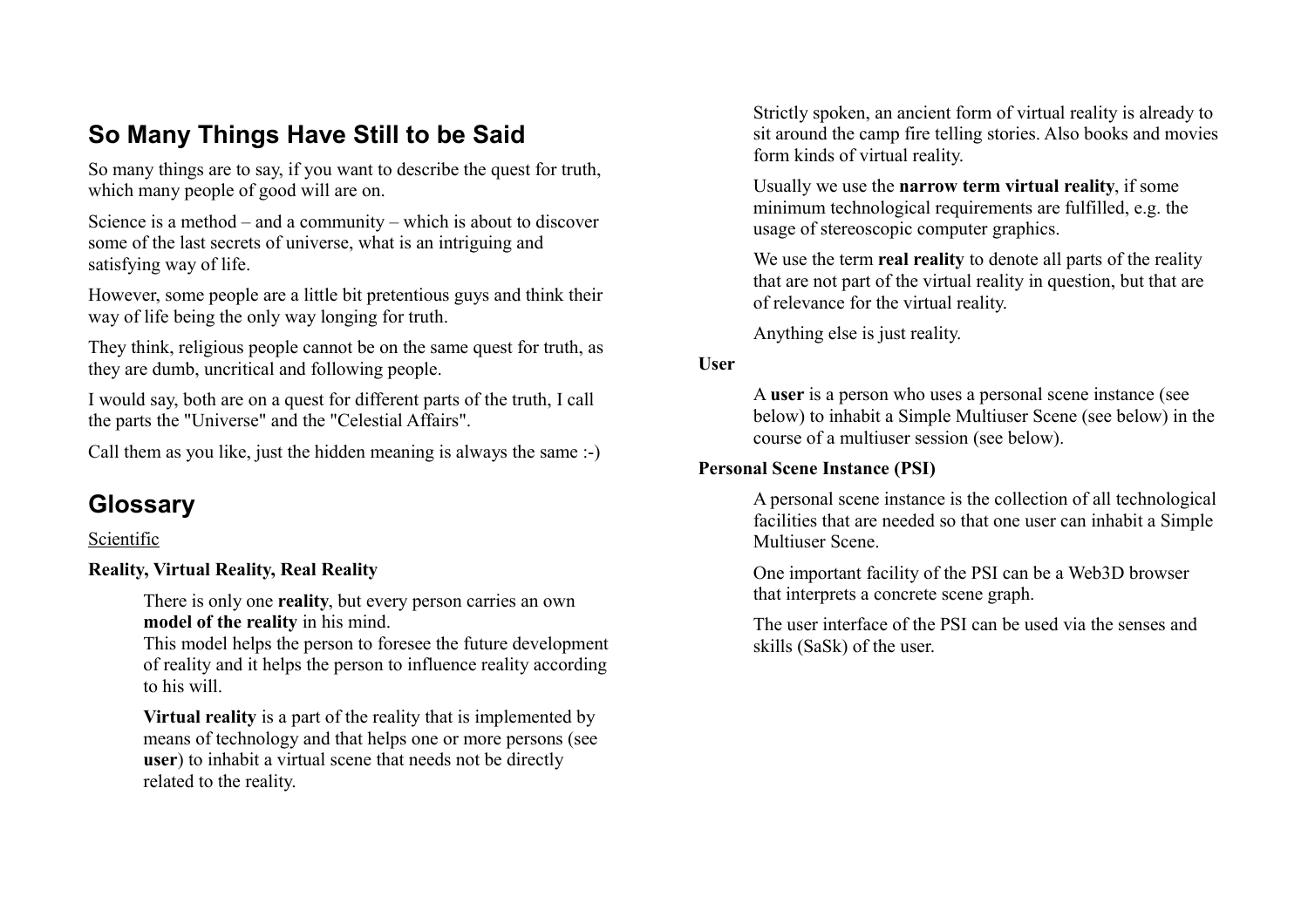#### **Simple Multiuser Scene (SMS)**

A Simple Multiuser Scene is a collection of facilities that are accessible via the 3D Web and that can be instantiated within PSIs to provide virtual senses and skills (vSaSk) to users.

Such facilities include, e.g. (see below for detailed definitions):

- Avatars to be able to represent virtual identies
- Models to be able to render the renderable objects of the scene
- Modules to be able to render the surroundings of the scene
- Geographic infrastructure to be able to render the surroundings of the scene

#### **Multiuser Session**

A multiuser session is an instantiation of an SMS for a concrete set of users.

Those users will be able to inhabit the virtual scene together.

Technically spoken, a multiuser session is a collection of one or more PSIs and of zero or more SCSIs (see below), all of which are synchronized to each other.

#### **Server/Controller Scene Instance (SCSI)**

A Server/Controller Scene Instance connects the multiuser session to the real reality in order to synchronize real life facilities (see below) with virtual life facilities (see below).

This enables the mixed reality mode to be used as operational mode (see below).

## **Virtual Life Facility (VLF)**

Virtual life facilities are used to provide virtual senses and skills to a user. In mixed reality mode VLFs may be synchronized to real life facilities (see below).

A VLF is an instantiation of a facility of the SMS.

Examples of VLFs are:

- Virtual life avatars (or simply avatars) to represent virtual identities to one user
- Models to render the renderable objects of the scene to one user
- Modules to render the surroundings of the scene to one user
- Geographic infrastructure to render the surroundings of the scene to one user

## **Real Life Facility (RLF)**

Real life facilities are parts of the real reality.

We distinguish following kinds of RLFs: real life avatars (see below), real life objects (see below) and collateral entities (see below).

#### **Operational Modes (OM)**

A multiuser session can operate in one of following modes:

- Single user mode only one PSI exists, no SCSI exists
- Multi user mode more than one PSI exist, no SCSI exists
- Mixed reality mode at least one PSI exists, at least one SCSI exists

## **Model, Real Life Object (RLO)**

A model is an object within an SMS that can be rendered. In other words, it is an object to the virtual senses and skills of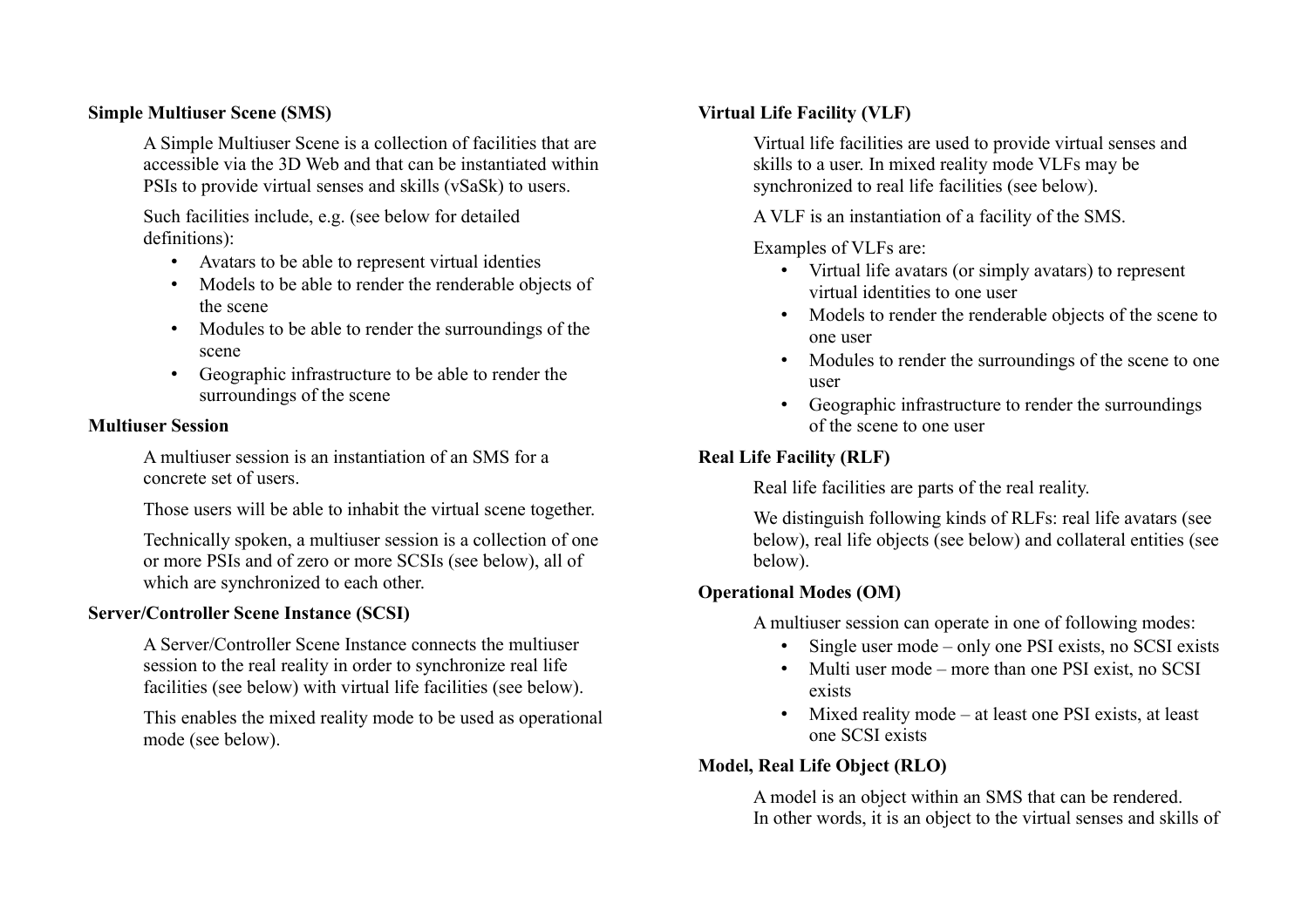the user, when he inhabits the SMS through the PSI.

In mixed reality mode, a model may represent a real life object (RLO).

An RLO is always represented by a model, otherwise it would be a collateral entity.

#### **Avatar, Virtual Life Avatar (VLA), Real Life Avatar (RLA)**

An avatar is an object that represents a virtual identity (see below). A virtual life avatar is a model that represents a virtual identity and a real life avatar is an RLO that represents a virtual identity.

#### **Collateral Entity (CE)**

A collateral entity is an RLF that is not an RLO. I.e. it is a real life facility that is somehow relevant for the multiuser session, but it is not modelled in the SMS.

#### **Module, Universal Positioning System (UPS)**

According to the MMF paradigm, an SMS consists of one or more modules that build the surroundings of the scene, whereas each renderable object (each model) is assigned to one of the modules.

A module spans a local (pseudo-) euclidean spacetime, which is used to position the models.

In mixed reality mode, we will often use WGS84 coordinates as global coordinates, which can be used to position the modules.

Hence a local coordinate system in real reality can be defined relative to GPS coordinates.

Now the SMUOS framework aims to be a framework for the  $21<sup>st</sup>$  century and hence a GPS will not be enough. We will need something that includes the universe into its concepts,

not only the globe.

UPS the right wording for such idea.

And it need to be hierarchical, according to the eMMF paradigm. One level of modules being the top level (within a scene) containing top level models. Each top level model may contain second level modules containing second level models and so on.

Clear, there is nothing like a "top" level in universe (in UPS), Hence the top level must be identified by gravitational field instead of velocity and position. This is ffs.

#### **Geographic Infrastructure, Tiles**

The relations among modules, geographic infrastructure and tiles are ffs.

#### **Identity, Virtual Identity, Real Identity**

Need not be defined. If we need to explain this, then we do really have a problem.

#### **Synchronization**

SrrTrains uses the Network Sensor / Event Stream Sensor for synchronization of scene instances.

The objects that are used within PSIs and within the SCSIs to synchronize the multiuser session, are called MIDAS Objects (Multiuser Interactivity Driven Animation and Simulation Objects).

The SCSIs can be seen as relays between MIDAS Objects and the Internet of Things (IoT), where we define POIs (see below) as the peers of the MIDAS Objects, when the SCSIs relay the IoT into the multiuser session.